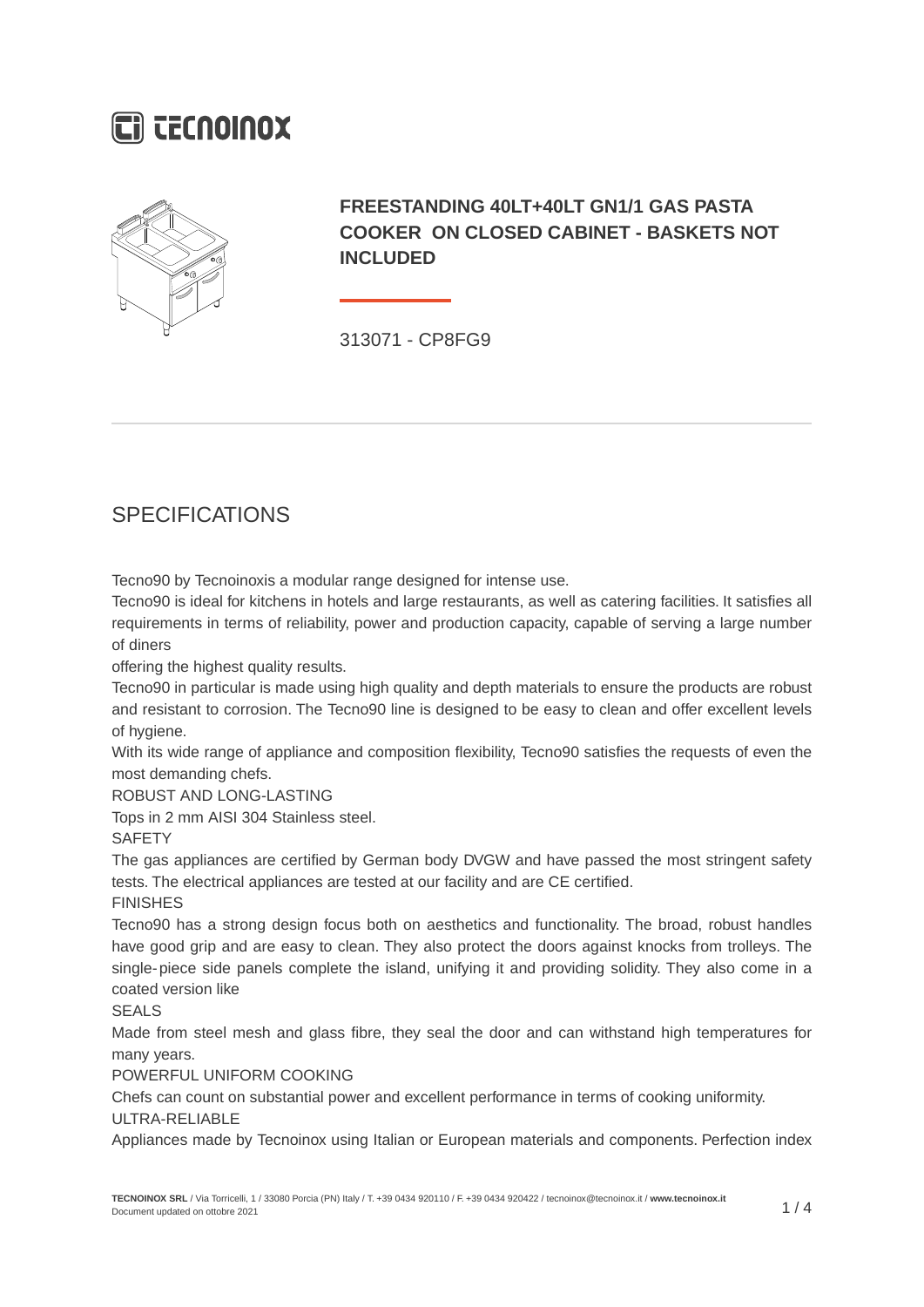#### above 99%.

TECHNICAL COMPARTMENT

The majority of the units are fitted with a technical compartment at the back for connections and hookups.

APPLIANCES THAT FIT TOGETHER PERFECTLY AND ARE EASY TO INSTALL

The exclusive Tecnoinox fastening system makes the appliance easy to install and fit together. The feet are easy to adjust and made from AISI 304 stainless steel.

EASY TO CLEAN

The moulded tops and tanks with rounded corners, wide grooves and anti- spill edges mean infiltrations are reduced to a minimum and the products are easy to clean. The vents can be removed for cleaning and the units fit together perfectly, which helps to ensure a good level of hygiene is maintained.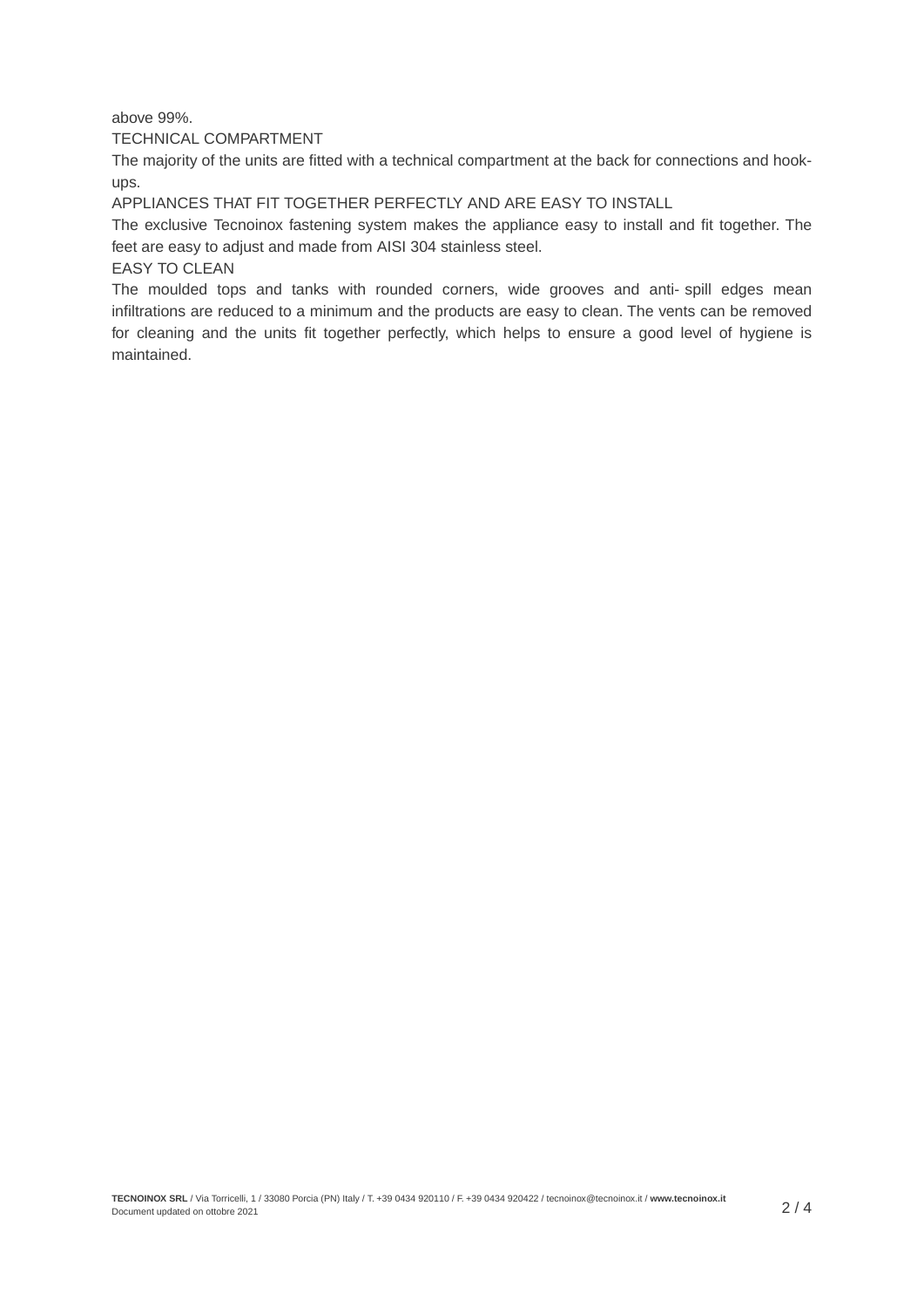### GAS PASTA COOKER

- Tanks and drains in corrosion-resistant AISI 316 stainless steel, 40 litre or 40+40 litre capacity.
- Moulded top and tanks.
- Fitted with a safety device that stops the heating elements when there is no water in the tank.
- With starch drain and water fill tap.
- Also available with programmable, electronic controls.
- With false bottom.